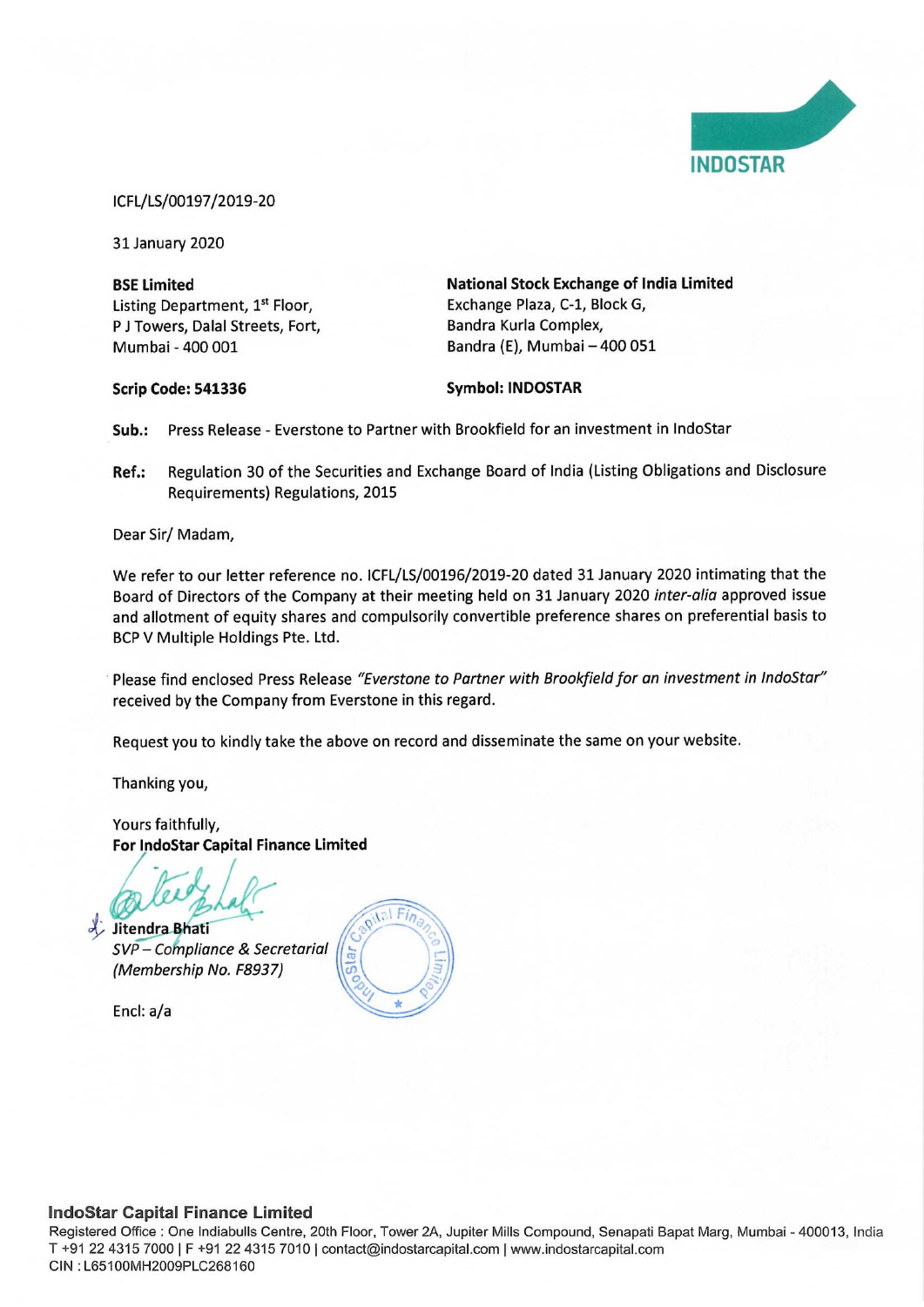

# **Everstone to Partner with Brookfield for an investment In IndoStar**

*Mumbai, Friday, January 31, 2020* **–** The Everstone Group (Everstone), a leading private equity and real estate investor, today announced that it has entered into an agreement whereby Brookfield Business Partners, together with its institutional partners (collectively "Brookfield") will, upon closing of the transaction, invest INR 1,450 crore in IndoStar Capital Finance Limited (IndoStar) through a combination of subscription to securities and purchase of shares from IndoStar Capital Mauritius and mandatory tender offer, and seek to acquire 40% interest in the business, depending upon the subscription to the mandatory tender offer.

The overall investment will comprise a combination of primary investment in equity shares and compulsorily convertible preference shares of INR 1,225 crore along with a secondary purchase of shares from IndoStar Capital Mauritius. Brookfield will also become a co-promoter in IndoStar and nominate two board members. R. Sridhar will continue to lead the company in his role as Vice Chairman and CEO, IndoStar.

The fresh investment by Brookfield will support the continued growth of IndoStar's retail business.

Speaking on the investment, **Dhanpal Jhaveri, Chairman, IndoStar and Vice Chairman, Everstone India** said "We are delighted to partner with a reputable global investor such as Brookfield and welcome them to the IndoStar family. We see opportunities to continue delivering substantial value to IndoStar's customers, employees and investors. We have built a top-quality business in IndoStar and are excited for its next phase of growth."

**Aditya Joshi, Senior Vice President, Brookfield**, said, "We believe in the long-term secular growth runway of the Indian retail financial services sector. IndoStar has an experienced management team and a strong position in attractive and growing retail lending segments. We look forward to partnering with Everstone and the IndoStar management team to further scale the business."

IndoStar Capital Mauritius continues to be the promoter and an active shareholder in IndoStar which it built from the ground up since 2011. IndoStar has assets under management of INR 10,600 crore and offers a wide range of loans to nearly 60,000 customers.

The investment remains subject to receipt of regulatory approvals and satisfaction of other closing conditions.

Nomura served as the exclusive financial advisor. S&R Associates, AZB & Partners and Cyril Amarchand Mangaldas acted as legal counsel for Everstone, Brookfield and IndoStar respectively.